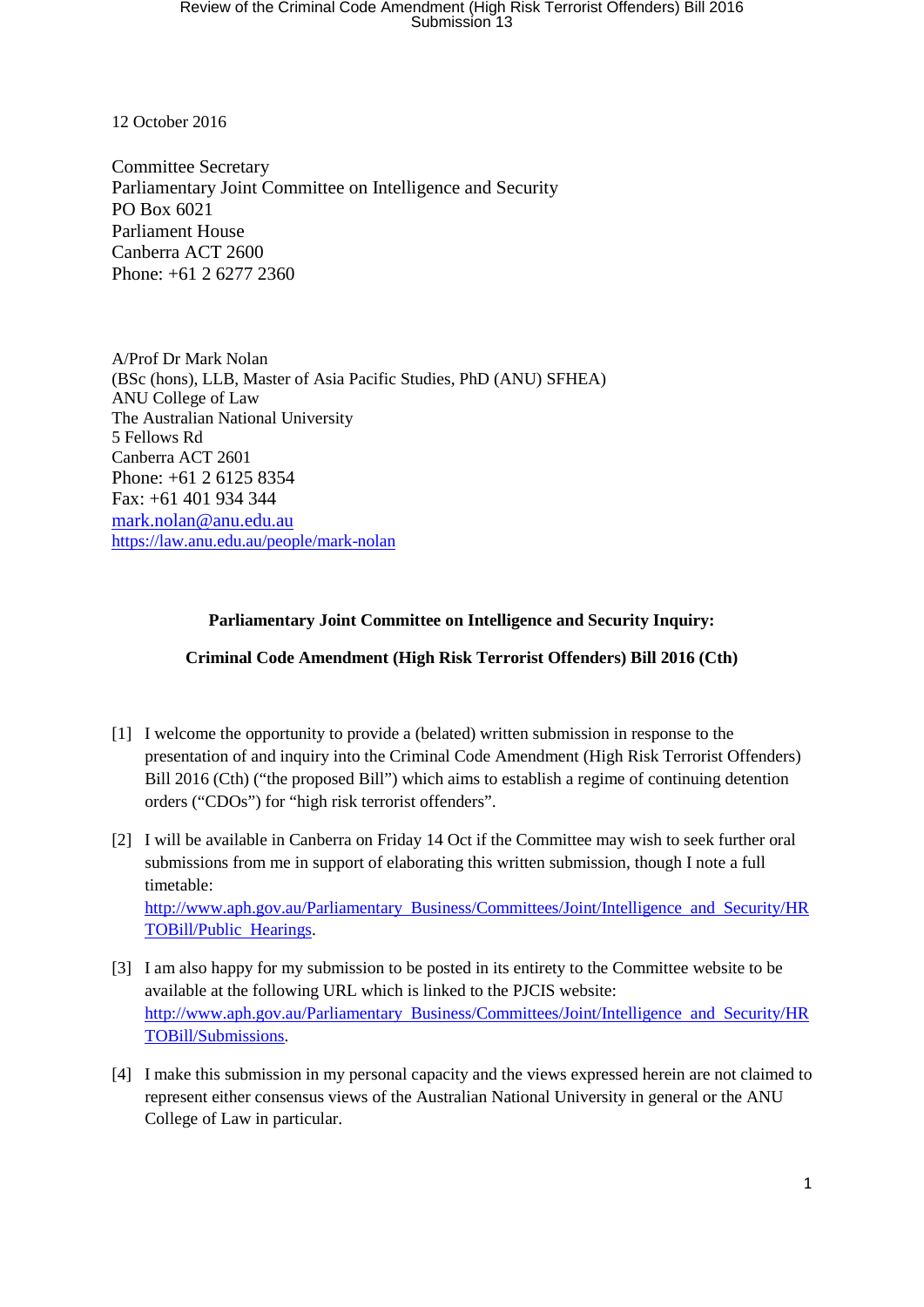#### **Academic Background and Scholarly Engagement With the Issue**

- [5] I am an interdisciplinary scholar whose research, teaching and public intellectual work mentioned in my CV (available at https://law.anu.edu.au/people/mark-nolan) reflects deep interest and expertise relevant to commenting on the proposed Bill.
- [6] Most relevant publications include an article I have already emailed to the PJCIS Committee Secretary which was published earlier this year with an Honours student from the ANU College of Law, Ms Charisse Smith, who is also dual trained, like myself, in both law and psychology. That article was published in the Australian *Criminal Law Journal*. That article reinforcing earlier published thoughts on CDO regimes included in the 'Correction Management' chapter (Chapter 9) of an interdisciplinary legal psychological text I have co-authored with Prof Jane Goodman-Delahunty (CSU):
	- Charisse Smith and Mark A Nolan, 'Post-sentence Detention of High-Risk Terrorist Offenders in Australia' (2016) 40(3) *Criminal Law Journal* 163-179;
	- Mark A Nolan and J Goodman-Delahunty, *Legal Psychology in Australia*  (Pyrmont: Thomson Reuters Law Book Co, 2015), pp 379-383.
- [7] I have studied, taught and researched (with Honours research students) the operation of the continuing detention schemes for sex and violent offenders in States and Territories of Australia (excepting the ACT and Tasmania). At the  $35<sup>th</sup>$  Annual Congress of the Australian and New Zealand Association of Psychiatry, Psychology and Law, I wrote, organised, and performed in a mock continuing detention order hearing for a serious sex offender as a conference presentation involving a judge (Justice Debra Mullins, Supreme Court of Queensland), lawyers (including Prof Bernadette McSherry), clinicians and academics.
- [8] I have discussed the concept of continuing detention orders for terrorists in the Australian media, including on:
	- Laura Jayes Skynews News day on the day of the COAG Communiqué announcement on 11 December 2015; and
	- By giving comment on Lateline on 25 July 2016 http://www.abc.net.au/lateline.content/2016/s4507254.htm)
- [9] I have presented academic papers at conferences on this topic including at the  $27<sup>th</sup>$  Annual International Police Executive Symposium, August 8-16 2016, Washington DC http://ipes.info/ and will do so again, in good company of interdisciplinary terrorism scholars and other clinicians and (legal) psychologists at the  $36<sup>th</sup>$  Annual Congress of the Australian and New Zealand Association of Psychiatry Psychology and Law to be held in Auckland on 23-26 November 2016 https://anzappl.org/wp-content/uploads/2014/09/Registration-and-Program-ANZAPPL-2016-Auckland.pdf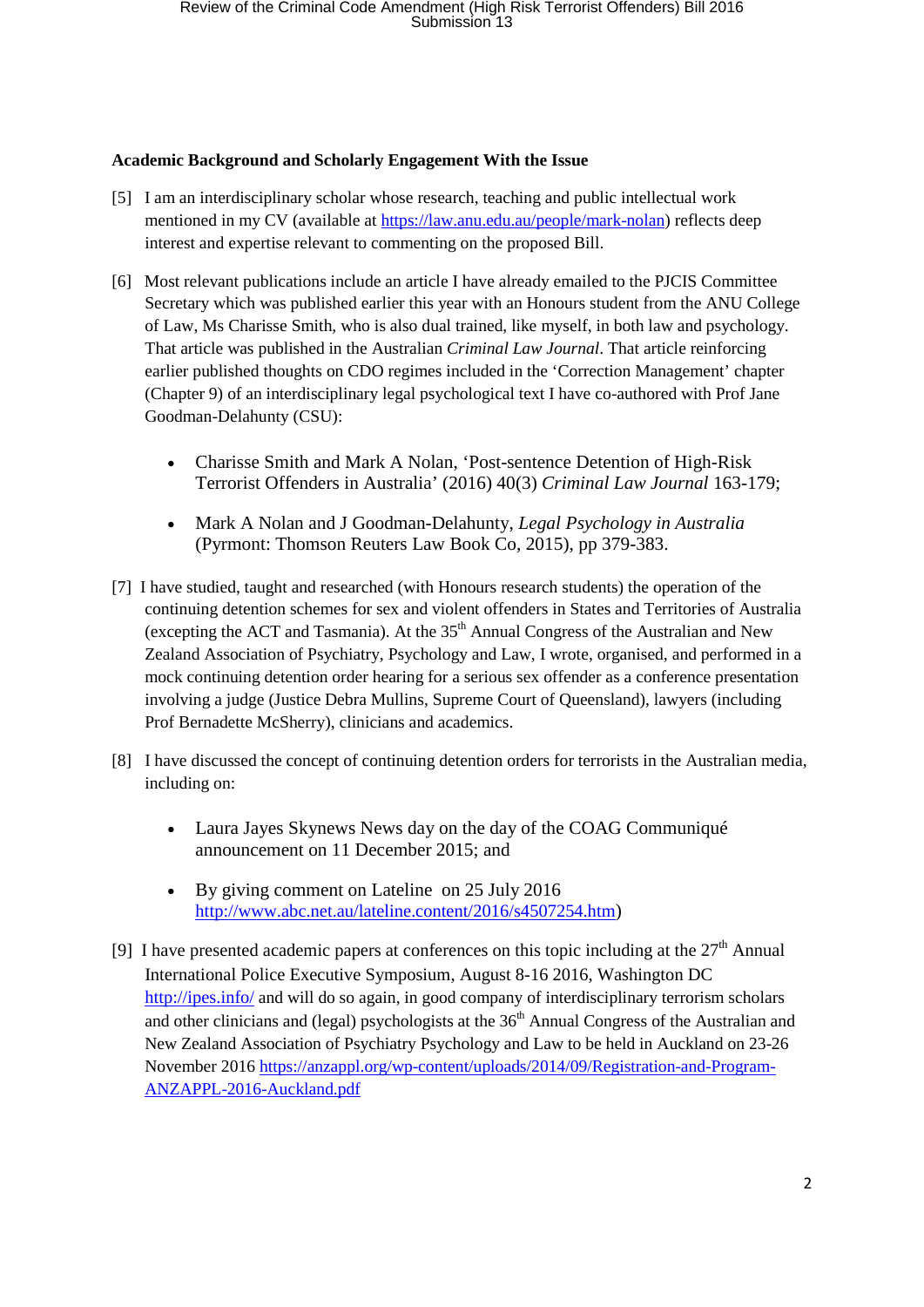## **Main Themes Motivating this Submission**

- [10] The overarching themes motivating my recommendations against aspects of this proposal and suggesting specific reforms are:
	- (1) the **impact on Australia's international human rights reputation**;
	- (2) the **feasibility of some of the human rights promises** made by the Bill drafters as explained in the Explanatory Memorandum accompanying the Bill and in some of the Second Reading and other Senate speeches;
	- (3) the **absence of appropriate rehabilitation (deradicalisation or disengagement) and throughcare programming in Australian prisons** (or any other future places of detention) for offenders charged with and/or serving time for terrorist offences meaning that CDOs,
	- (4) the **lack of terrorism-specific and validated actuarial or structured professional judgement risk assessment tools** to assist in the clinical or other prediction of dangerousness and/or recidivism risk for convicts serving a sentence of imprisonment for terrorist offences, and/or achieving a national security risk classification (eg. "AA" in NSW) with or without a high level accompanying security designation (such as "Extreme High risk Restricted" in NSW);

## **Specific Comments and Recommendations**

## **(1) Impact on our international human rights reputation**

- [10] Many of the human rights concerns (and, for example, concerns about the standard of proof in CDO matters) articulated for years now by Australian lawyers, clinicians and interdisciplinary scholars about Australian CDO regimes continue as reactions I support to the proposed Bill. For example, thorough national and international comparisons have been made in the work produced by Profs Keyser and McSherry. For example, see: Bernadette McSherry & Patrick Keyzer, *Sex Offenders and Preventative Detention: Politics, Policy and Practice* (Annadale: The Federation Press, 2009); Bernadette McSherry, *Managing Fear: The Law and Ethics of Preventive Detention and Risk Assessment* (Oxford: Routledge, 2014).
- [11] In two Communications to the UN Human Rights Committee ("HRC"), Tilman and Fardon complained that the NSW and Queensland sex offender CDO regimes, respectively, breached human rights under the International Covenant on Civil and Political Rights ("ICCPR"; *Tillman v Australia*, UN Doc CCPR/C/98/D/1635/2007 (12 April 2010); *Fardon v Australia*, UN Doc CCPR/C/98/D/1629/2007 (12 April 2010). In reaction to claiming two main ICCPR human rights breaches (arbitrary detention under art 9(1) ICCPR; and double punishment under art 14(7) ICCPR), the HRC found in a 11-2 majority decision three breaches were evident; adding the breach of the ICCPR protection against applying a heavier penalty than that applicable at time of offence effectively imposed (art 15(1), ICCPR).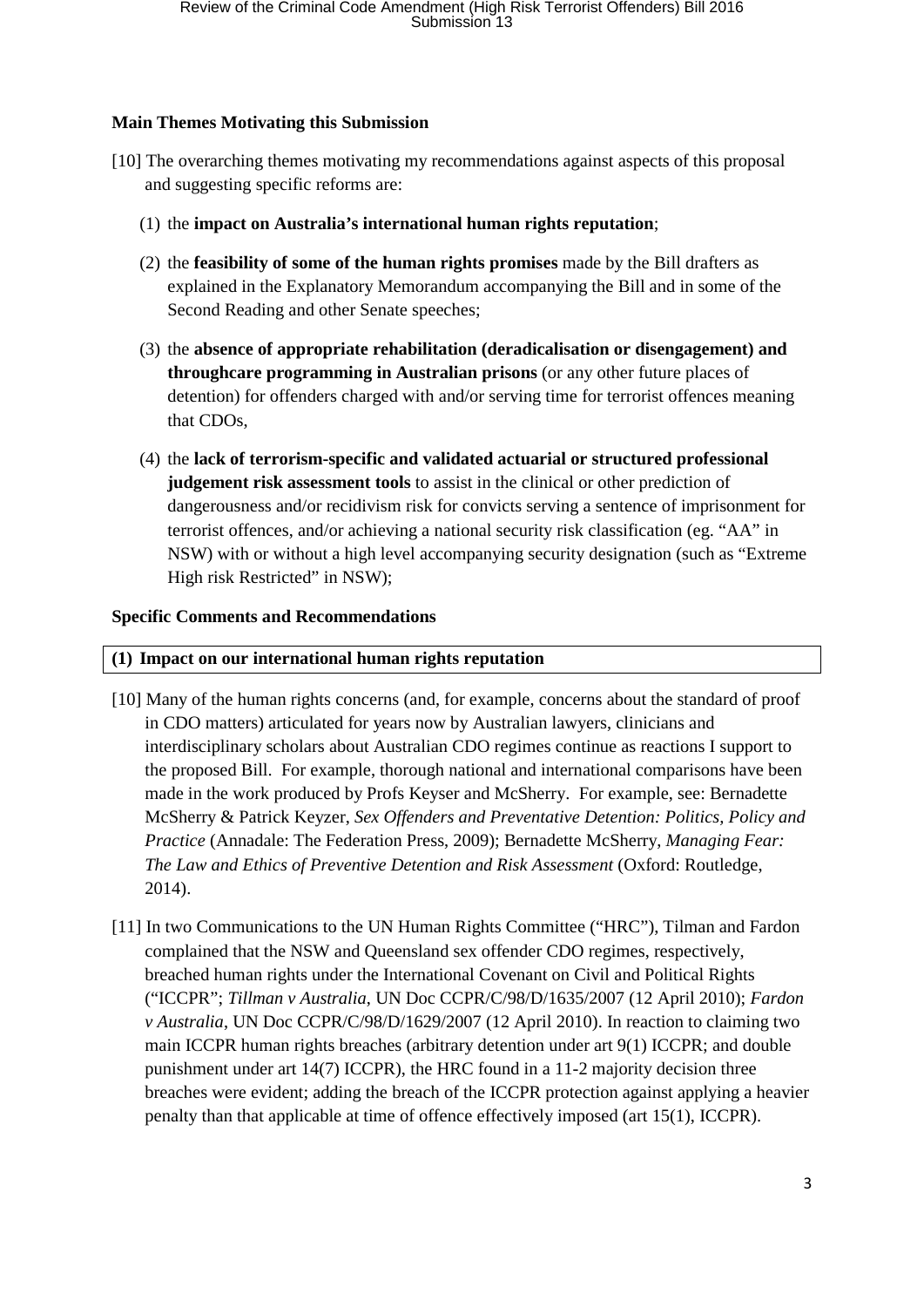[12] Available at one time, though difficult to find now on the relevant Commonwealth Attorney-General's Department website https://www.ag.gov.au/RightsAndProtections/HumanRights/Pages/Humanrightscommunicati ons.aspx , was the Australian Government's response to the UNHRC which was given

belatedly in the following terms:

". . . in light of the Committee's previous jurisprudence on this issue, preventative detention must serve a legitimate purpose and have a number of safeguards in place . . . the community has a legitimate expectation to be protected from these offenders, and, at the same time, . . . **authorities owe these offenders a duty to try and rehabilitate them** . . . These schemes . . . [attempt] release into the community . . . in a way that is safe and respectful of the needs of both the community, and the offenders themselves." (emphasis added)

#### **Recommendation (1)(a):**

A more thorough human rights compliance analysis may be required in light of the specific human rights breaches the majority of the UNHRC outlined in their opinions *Tillman* and *Fardon*.

## **Recommendation (1)(b):**

As noted below, consider if the CDO regime as proposed is faithful to the once-held statement that we "owe . . . offenders a duty to try to rehabilitate them".

## **Recommendation (1)(c):**

Amend the proposed statement of Object of the Act in s 105A.1 to indicate that rehabilitation is a purpose of this CDO regime consistent with earlier statements by the Australian Government in response to the findings of the UN HRC in *Tillman* and *Fardon*.

- **(2) Feasibility of some of the human rights promises** made by the bill drafters as explained in the Explanatory Memorandum accompanying the Bill and Second Reading and other Senate speeches
- [13] One concern is that the Explanatory Memorandum to the proposed Bill may overstate the potential to realise adequate human rights compliance as promised. A number of examples of such overstatement are listed below.
- [14] **Regarding open justice and disclosure of evidence to the respondent prisoner**, despite the Explanatory Memorandum championing the human rights compliance afforded by open justice disclosure provisions whereby the respondent must receive details of the case that the A-G (Cth) applicant (based on expert risk assessment) has against the prisoner (proposed sub-ss 105A.5(3)-(4)), this may not have to occur. This is because that the perceived national security importance of such information (eg. under *National Security Information (Criminal and Civil Proceedings) Act 2004 (Cth)), as indicated at proposed s*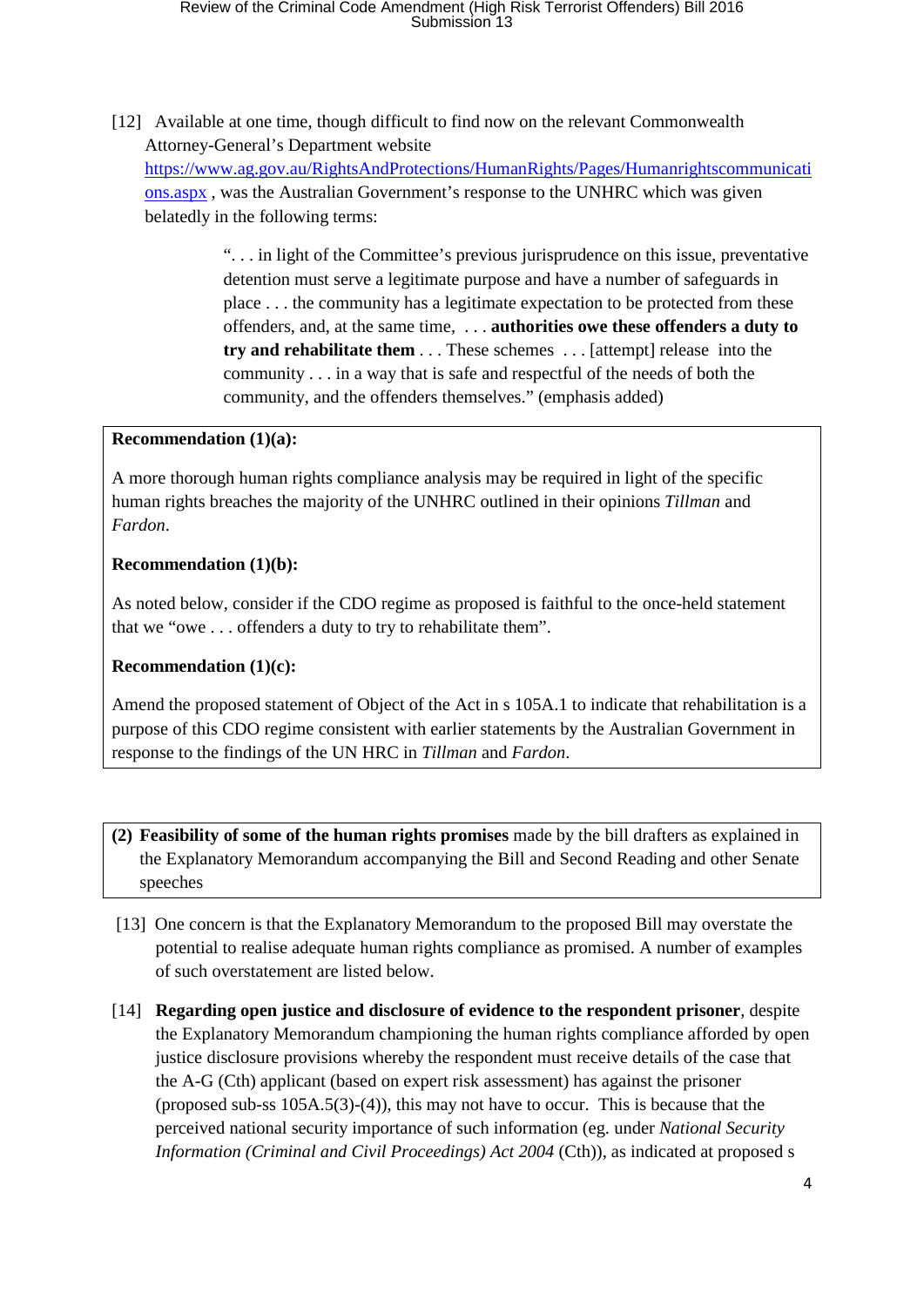105A.5(5)(a), and the other grounds listed in proposed s 105A.5(5)(b)-(d) could rob the respondent of full disclosure in CDO hearings.

- [15] This means that in some of the proposed CDO hearings and pre-hearing processes relating to the determination of a CDO for a prisoner, the evidence *actually* disclosed to particular respondents may not be the full brief of evidence. This problem may be exacerbated in cases where the sole risk assessor appointed under proposed s 105A.6 is an intelligence officer or other person with security clearance to access sensitive information protected by the *National Security Information (Criminal and Civil Proceedings) Act 2004 (Cth). That may* have been the reality of disclosure of evidence relating to their hearings leading to conviction initially. The question is whether Australia should be prepared to use such disclosure practice in CDO hearings that are argued not to be determinations of criminal liability.
- [16] The reality of potential non-disclosure in CDO matters distinguishes the proposed process from existing CDO schemes relating to prisoners serving sentences for serious sex and violent offences. The human rights implications for use of secret evidence in Australian CDO regimes was of course *not examined by the Human Rights Committee in the Tilman and Fardon communications cited above*. Perhaps Australia may need to be prepared for future human rights challenge to the UNHRC on this basis if secret evidence use in CDO hearings becomes problematic or provocative for prisoners otherwise due to be released upon the expiration of their sentences, especially those who served their sentences entirely under Supermax conditions.
- [17] The aim that **post-sentence detention under a CDO will be served in a facility where mixing with sentence prisoners is not possible**. This promise is made, subject to exceptions under s 105A.4(2)(a)-(d), in proposed s 105A.4. I find it difficult to imagine that an offender remanded in custody in a Supermax facility, incarcerated there for the entirety of their sentence, and then subject to further CDO detention would be able to be assessed as suitable for transfer out of Supermax detention due to the further risk assessment to be made under proposed s 105A.4(2)(b) and (c). This may be especially the case for a prisoner who has been classified, say in NSW, as an 'AA' prisoner with something like the 'Extreme High Risk Restricted' style of security designation. As noted below, the lack of individually-focused rehabilitation alone, may be enough to expect that many offenders could even elect to remain in Supermax detention pursuant to proposed s 105A.4 (2)(d). It would be beneficial in throughcare terms to attempt socialisation outside of Supermax for rehabilitation purposes as contemplated under s 105A.4(2)(a).
- [18] It is noteworthy that "rehabilitation" is mentioned in s 105.4(2)(a) despite it *not* being an object of regime expressed in s 105A.1
- [19] However, I was intrigued by revelations broadcast this week on *ABC 730* that Corrective Services NSW are contemplating changes to the sole use of the Supermax facility (Goulburn's High Risk Management Correctional Centre) for remand detention, sentenced incarceration, and, potentially for those subject to CDOs, if that is the upshot of comments made by Commissioner Peter Severin on that program: http://www.abc.net.au/news/2016- 10-10/supermax-prison-to-be-overhauled-due-to-radicalisation-fears/7918782. this seems to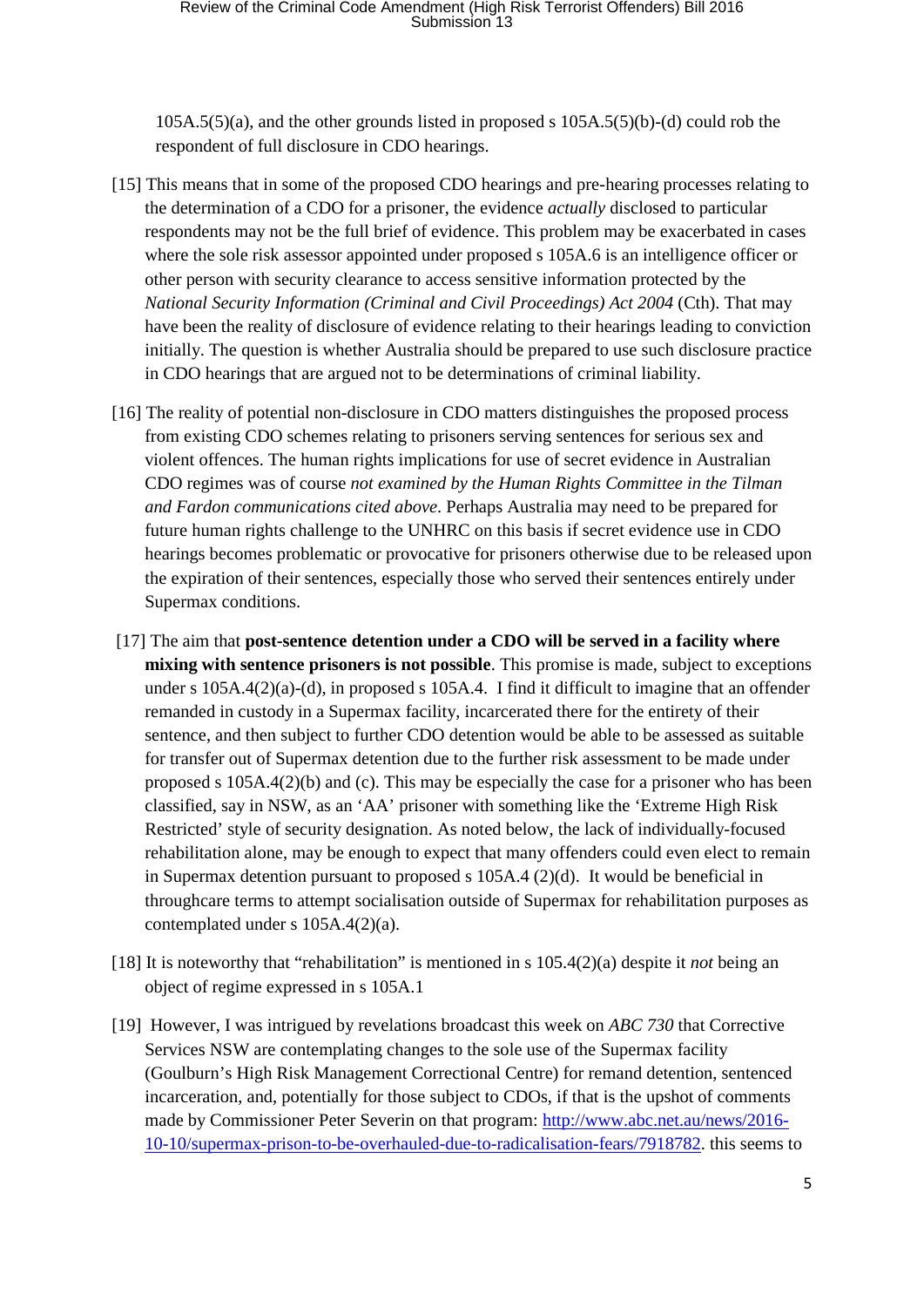suggest a creative rehabilitative focus, rather than mere punative "warehousing" of those charged with or sentenced for terrorism offences with sometimes remote and highly inchoate forms of liability and blameworthiness.

[20] I endorse comments on that program by Shandon Harris-Hogan and by ANU colleague Dr Clarke Jones, and in Jones's published academic work, that *integration of terrorist offenders across prison populations instead of automatic segregation for all stages of detention*, is a superior approach to the incarceration of terrorists. This approach is yet to be trialled in Australia though has been successful elsewhere in criminal justice systems with large populations of offenders charged with and sentenced for terrorist offences (see Jones's published work).

## **Recommendation (2)(a):**

Acknowledge in Committee and Parliamentary discussions that these proposed CDO proceedings, unlike the CDO

# **Recommendation (2)(b):**

Require the judges basing their CDO decisions on secret evidence to acknowledge that source of secret evidence as being influential in their decision to order a CDO.

# **Recommendation (2)(c):**

Allow the Independent National Security Legislation Monitor to review periodically all uses of secret evidence under the *National Security Information (Criminal and Civil Proceedings) Act 2004* (Cth) in CDO decision making.

# **Recommendation (2)(d):**

Contemplate making it impossible to order a CDO purely on the basis of secret evidence from an national security intelligence source.

# **Recommendation (2)(e):**

Make every attempt via subordinate legislation or otherwise to separate detainees under CDOs from sentenced or remand prisoners charged with terrorist offences to give them every opportunity to deradicalise and disengage, and, for Australia to honour its human rights promise not to mix remand, sentenced, and, arguably, prisoners detained via civil/administrative detention due to dangerousness under CDO regimes.

**(3) Absence of appropriate rehabilitation (deradicalisation or disengagement) and throughcare programming** in Australian prisons (or any other future places of detention) for offenders charged with and/or serving time for terrorist offences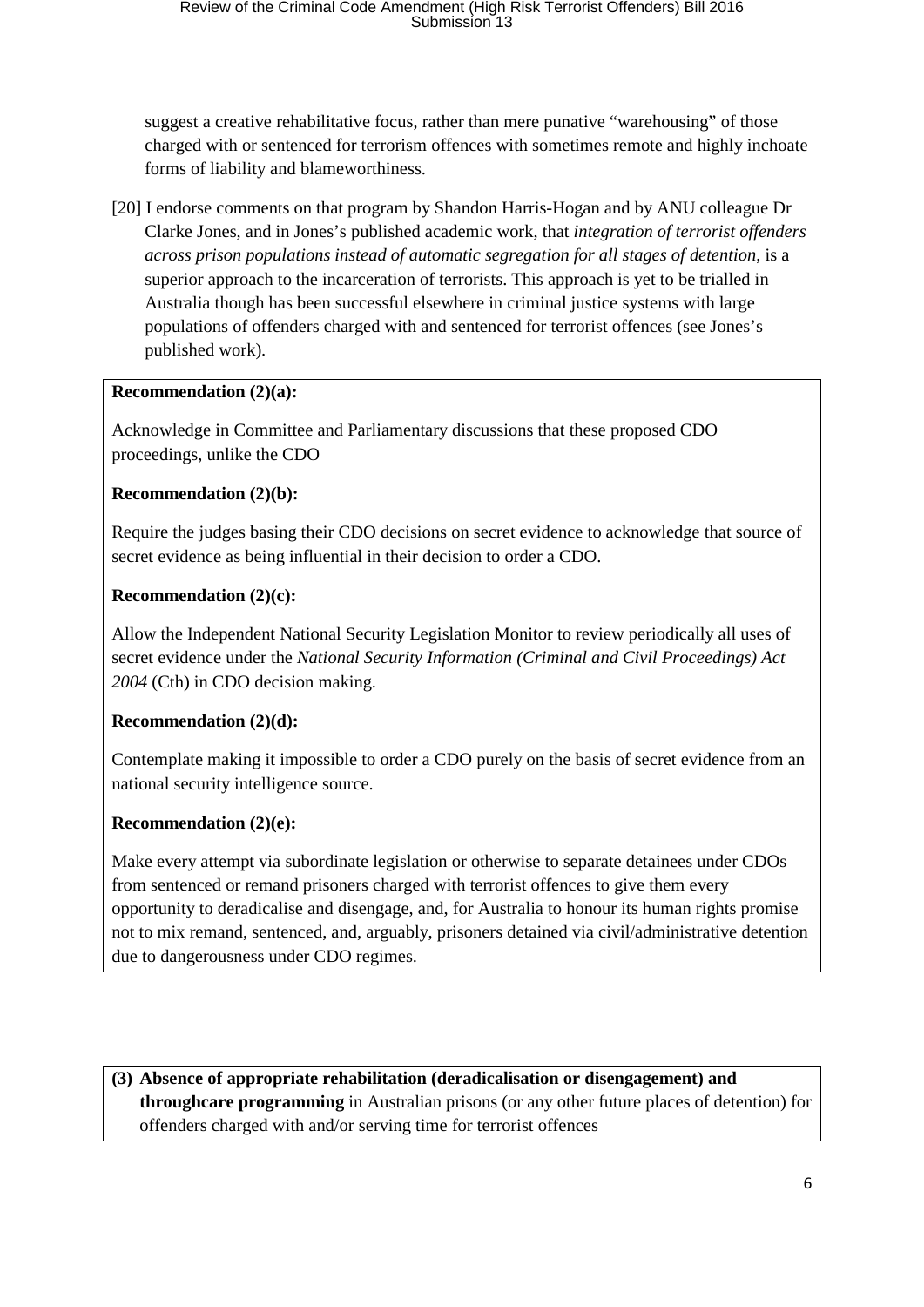# Review of the Criminal Code Amendment (High Risk Terrorist Offenders) Bill 2016<br>Submission 13

- [21] The proposed Bill focuses only on the "safety and protection of the community" as the sole object of the regime (proposed s 105A.1). This is despite the fact that the Australian Government earlier promised the HRC that CDO regimes found by the Committee to breach ICCPR rights would be persisted with *because* the regimes are focused on *both* community protection *and rehabilitation of the prisoner* who is detained beyond the expiration of their sentences under CDO regimes (see above at [12]).
- [22] A concern relates to the fairness of the risk assessments being based on likelihood to offend (such as participation in rehabilitation programs during incarceration: see proposed s  $105A.6(7)(d)(e)$ ) when the level of rehabilitative programming available to likely CDO application respondents is at a very low level; especially compared to the level of rehabilitation available during incarceration to detained sex and violent offenders subject to another CDO regime.
- [23] Despite the fact that, say in Corrective Services NSW, there is a form of deradicalisation support provided on a very limited basis in Supermax Goulburn called the Proactive Integrated Support Model (PRISM) being trialed, it may mean that only a few incarcerated offenders under sentence for terrorism, or detained elsewhere for non-terrorist offences but who have become radicalised, may be currently receiving any type for formal deradicalisation of disengagement rehabilitative therapy (the nature of the PRISM service currently on offer to selected inmates in NSW Corrections facilities is described by John Paget, 'Terrorism, Prisons – De-Radicalisation and Disengagement' available at https://www.academia.edu/22533291/TERRORISM PRISONS DERADICALISATION A ND\_REHABILITATION).
- [24] Perhaps the best reaction is to realise that some form of supervision orders (SOs) specifically tailored for released terrorism offenders, *that are not currently designed or being specifically proposed for High Risk Terrorist Offenders under this Bill*, may provide the best solution upon release. As the Preventative Detention Orders (PDOs) and Control Orders (COs) available under the *Criminal Code* (Cth) to detain and monitor people of interest were really designed for very different purposes, it may be an ill-fit to expect that they may be most appropriate orders upon release for a prisoner who is not subject to a CDO.
- [25] One concern is that if parole conditions or PDOs or COs are thought to be inadequate for those prisoners serving relevant terrorism sentences who defeat the applications made by the A-G(Cth) for imposition of a CDO, the lack of any other supervision order tailored for High Risk Terrorist Offenders under the proposed regime *may increase the likelihood that a CDO instead of some form of supervision order will be ordered* when to do so is psychologically or otherwise inappropriate for the continued rehabilitation of a terrorism offender.
- [26] An important realisation may be that SOs, *and not CDOs*, have been ordered most frequently in the sex offender and violent offender context and may allow for the achievement of better and richer and more targeted individual rehabilitative outcomes (at least disengagement if not deradicalisation).
- [27] Recent work by Profs McSherry and Keyser in outlining the unique controversies surrounding such regimes has recently extended to judgments about the efficacy of CDOs *as*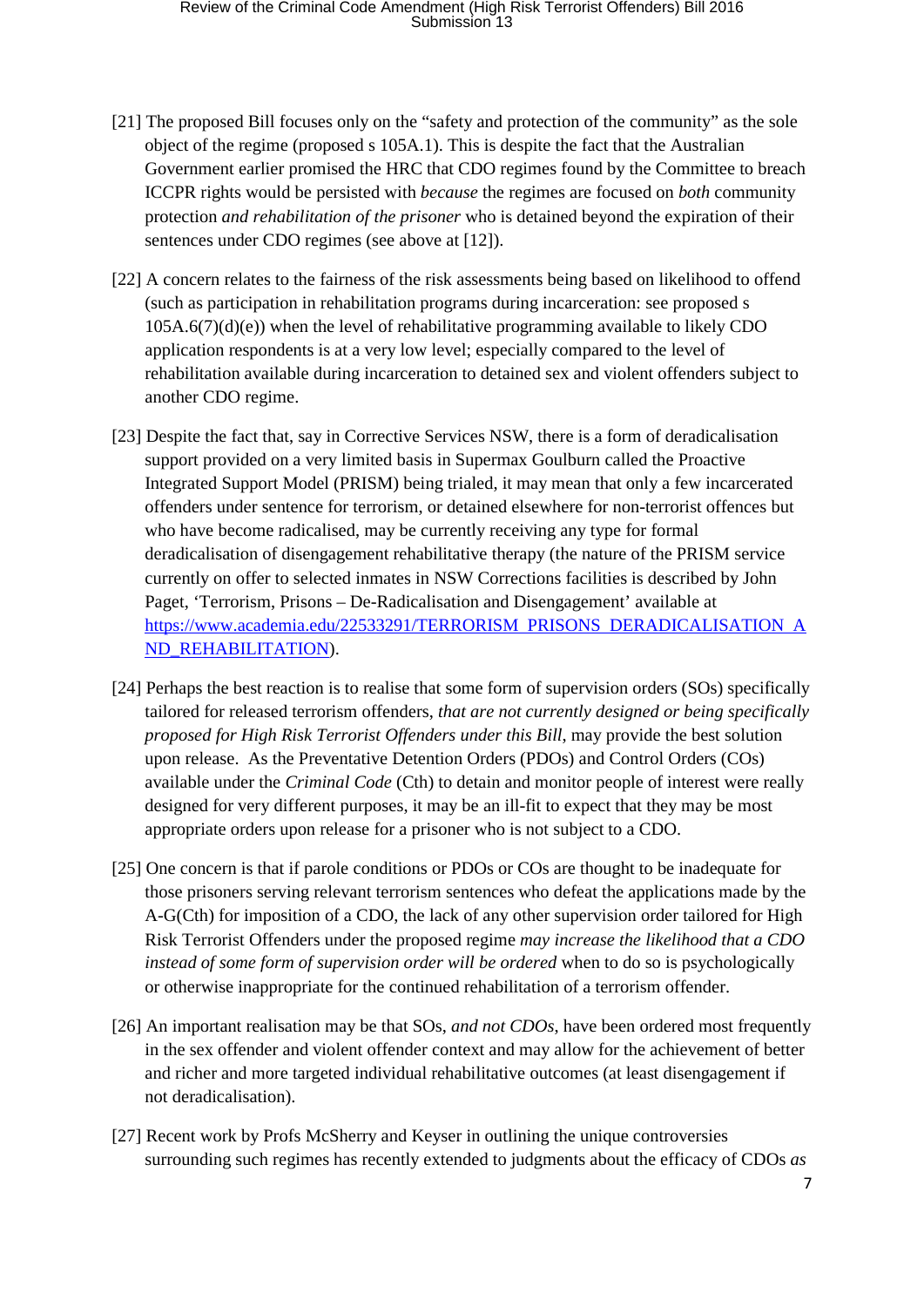*opposed to use of* Supervision Orders (P Keyser and B McSherry, 'The Preventative Detention of Sex Offenders: Law and Practice" (2015) 38(2) *UNSW Law Journal* 792). More detailed evaluation along these lines is expected by the forthcoming, though now extended, Harper Review in Victoria (http://www.vic.gov.au/news/harper-review.html; http://www.premier.vic.gov.au/extension-to-harper-review-into-serious-sex-offenders/).

[28] The worst outcome for a multicultural Australia would be that the CDO regime may result in mere warehousing of a class of offenders rather than individual rehabilitative work with particular offenders, including periods of monitored release post-sentence. The lack of release regimes perceived to be fair by radicalised others, perhaps risks further radicalising inmates and their associates and families who are not incarcerated; potentially creating even more radicalisation and a greater risk to the Australian community in the long run.

## **Recommendation (3)(a):**

Increase the level of rehabilitative programming for offenders incarcerated for relevant terrorism offenders prior to and after the ordering of a CDO under the proposed regime.

## **Recommendation (3)(b):**

Contemplate the drafting of Supervision Orders (SOs) for terrorists to add to the proposed CDO regime which are more appropriate to the long-term orders possible under the *Criminal Code* (Cth), such as Preventative Detention Orders and Control Orders.

**(4) Lack of terrorism-specific and validated actuarial or structured professional judgement risk assessment tools** to assist in the clinical or other prediction of dangerousness and/or recidivism risk for convicts serving a sentence of imprisonment for terrorist offences, and/or achieving a national security risk classification (eg. "AA" in NSW) with or without a high level accompanying security designation (such as "Extreme High Risk Restricted" in NSW).

 [29] As has been discussed in Smith and Nolan (2016), the development of actuarial or structured professional judgement clinical assessment tools available globally for use to assess the recidivism risk of a range of offenders incarcerated for a range of types of terrorist activity is in its relative infancy compared with these tools as used in the sex offender and violent offender regimes in Australia. Perhaps risk assessment based solely on such tools used by clinicians will always be at a lower level in CDO regimes applying to terrorist offenders. That may mean that decisions made in CDO hearings effectively default to, often secret, risk assessments made of groups and classes of offenders rather than on the psychological orientations towards offending and the criminogenic thinking of a particular individual prison incarcerated for a relevant terrorism offence.

[30] It seems crucial that highly sound and detailed case management, psychological assessment of recidivism risk, and understanding of protective factors for prisoners serving terrorism offences is understood throughout their incarceration as well as just immediately prior to their scheduled release, or, upon reception to a Supermax facility.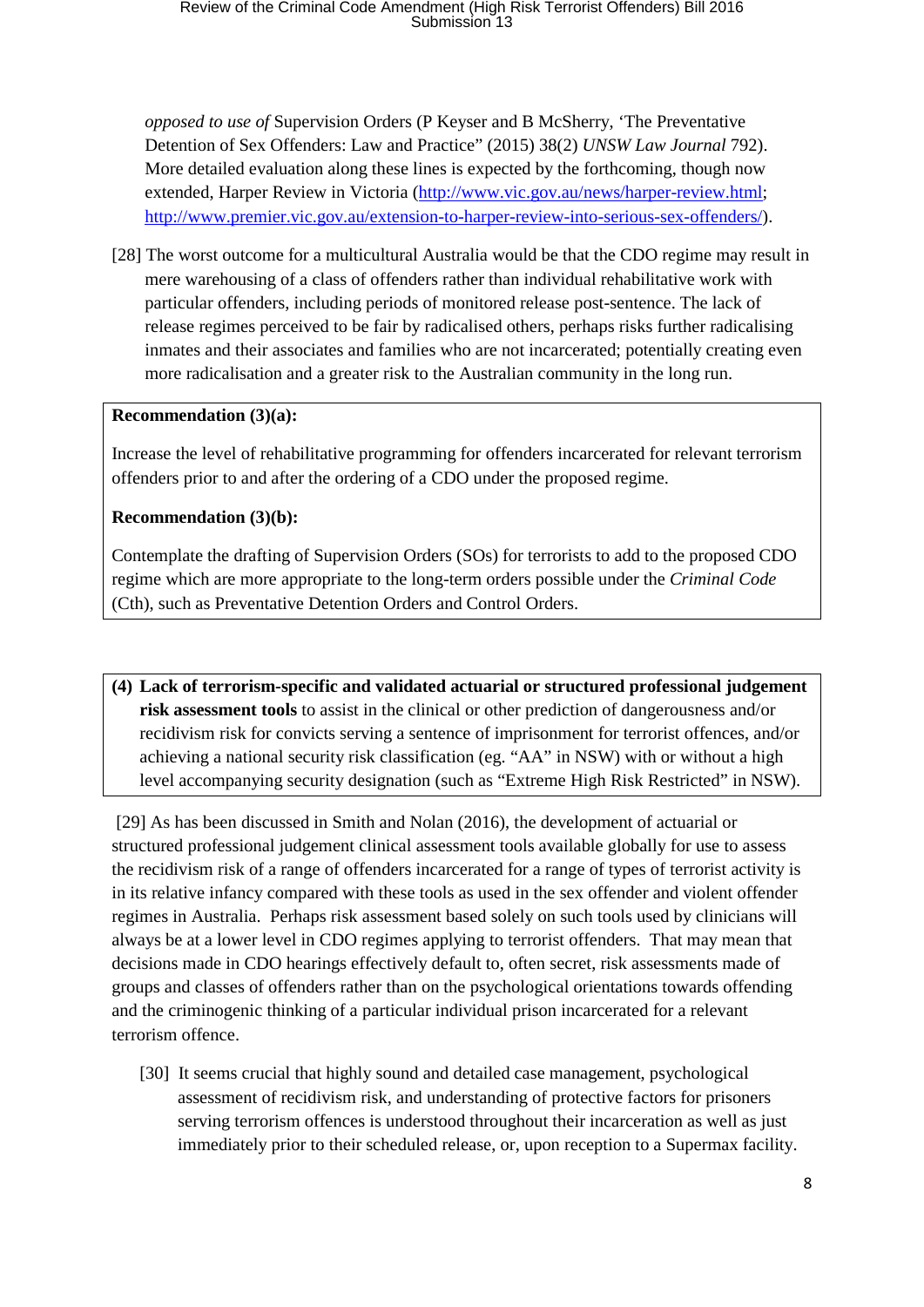# Review of the Criminal Code Amendment (High Risk Terrorist Offenders) Bill 2016<br>Submission 13

If such a detailed longitudinal understand is not even attempted during incarceration, with the most valid actuarial or structured professional judgment style risk assessment tools, then the legitimacy of some of the risk assessments made under the proposed CDO regime should be doubted.

- [31] Risk assessments should be doubted if they are not performed at the level of the individual prisoner, using best practice "structured professional judgment" ("SPJ") clinical assessments that allow actuarial risk assessments at the group or class of offender level to be qualified by clinical knowledge of the individual actually being assessed. Poorer types of risk assessment may, instead, be based on initial group-based and not individual assessments of risk (perhaps solely from group-level security intelligence analysis) rendering the risk assessment more prone to influence by grouplevel stereotypes of classes of offender rather than by detailed clinical understanding of the risk posed by an individual offender in any social milieu to which they may be released.
- [32] Despite the unique challenges existing for those developing risk assessment tools to assess recidivism risk posed by terrorists at all stages of the criminal justice system (See Smith and Nolan, 2016), it is encouraging that there is some Australian involvement by Corrective Services NSW Senior Psychologist Dr John Flockton from the High Risk Management Correctional Centre in Goulburn in developing a terrorism risk assessment tool based on structured professional judgement principles: the Violent Extremism Risk Assessment (Version 2 Revised, 2016, "VERA-2R; http://cep-probation.org/vera-2rmeasuring-the-likelihood-of-violent-extremist-action-in-prison/ (see E Pressman, N Duits, T Rinne, and J Flockton, *VERA–2R Violence Extremism Risk Assessment – Version 2 Revised: A Structured Professional Judgement Approach*, Nederlands Institut voor Forensische Psychiatrie en Psychologie, 2016).
- [33] Despite some useful revisions and evaluative case-based studies of the VERA over the course of its development, the authors of the versions of the instrument themselves are careful to state that the validation of this instrument is still in progress (see work such as: Elaine Pressman and John Flockton, 'Calibrating Risk for Violent Political Extremists and Terrorists: The VERA 2 Structured Assessment' (2012) 14 *British Journal of Forensic Practice* 237; Nicola L Beardsley and Anthony R Beech, 'Applying the Violent Extremist Risk Assessment (VERA) to a Sample of Terrorist Case Studies' (2013) 5 *Journal of Aggression, Conflict and Peace Research* 4).
- [34] Reassuring, too, have been attempts to design Australian "throughcare" programs for offenders incarcerated for terrorism offences (see B Spaccavento, N Dowel, and C Quilkey, 'Custody and Sentence Planning: A Throughcare Model for 'AA' Inmates' (2008) *Australasian Journal of Correctional Staff Development* available at http://csa.intersearch.com.au/csajspui/bitstream/10627/478/1/Custody\_and\_Sentence\_Pl anning.pdf ). This important work must continue alongside any regime that pits postsentence detention via CDOs, against COs or PDOs under the *Criminal Code* (Cth) or under an new and not-yet-proposed SO designed for offenders released from sentences for terrorism.